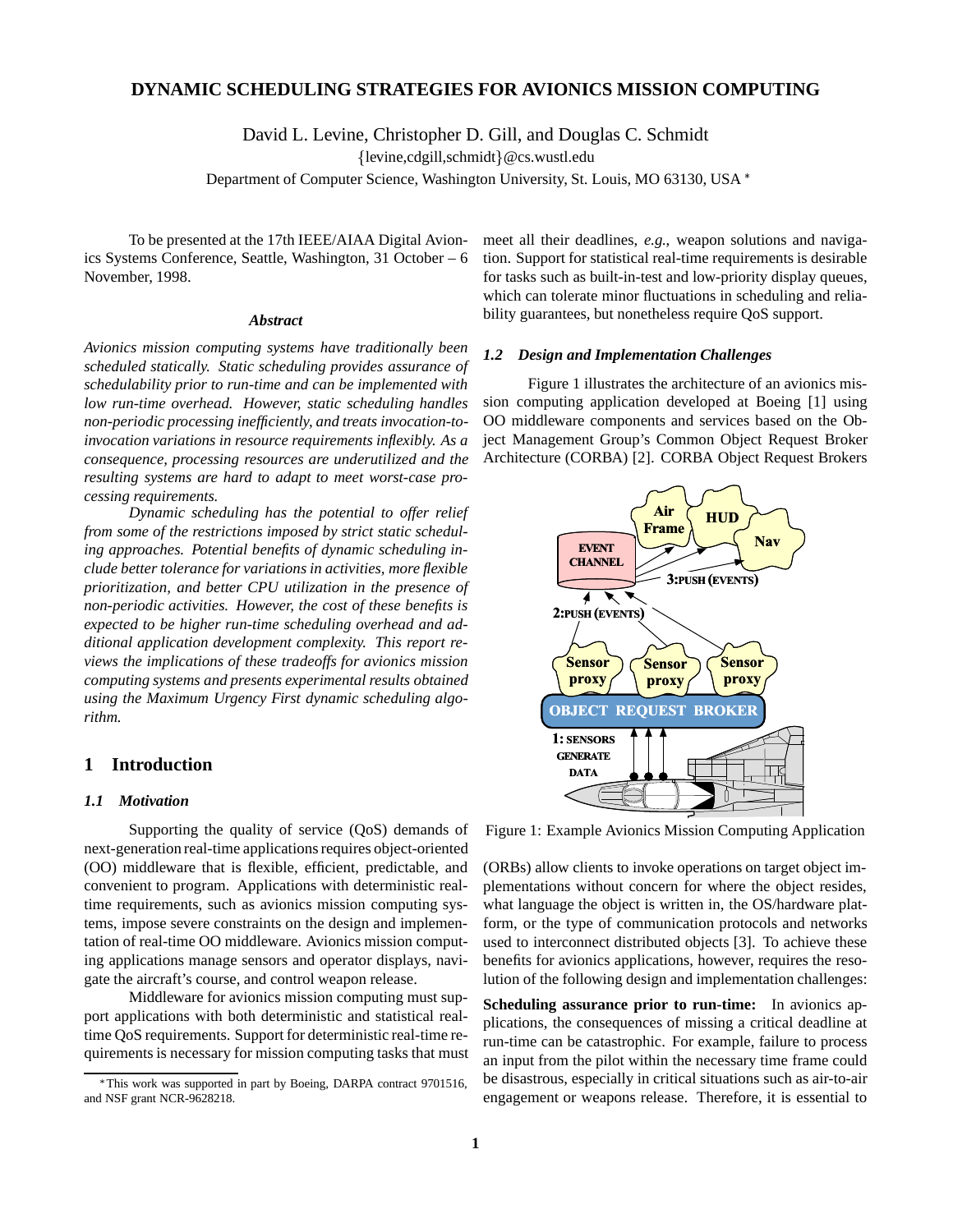validate that all critical processing deadlines will be met *prior 2.1 Limitations of Static Scheduling* to run-time.

**Severe resource limitations:** Processing must be minimized due to limited resource availability, such as weight and power consumption restrictions. A consequence of using static, off-line scheduling is that worst-case processing requirements drive the schedule. Therefore, resource allocation and scheduling must always accommodate the worst case, even in non-worst case scenarios.

**Distributed Processing:** In complex avionics systems, mission processing must be distributed over several physical processors and computations on separate processors must communicate effectively. Clients running on one processor must be able to invoke operations on servants in other processors. Likewise, the allocation of operations to processors should be flexible, *e.g.*, it should be transparent whether a given operation resides on the same processor as the client that invokes it.

**Testability:** Avionics software is complex, critical, and long-lived. Maintenance is particularly problematic and expensive [4]. A large percentage of software maintenance involves testing. Current scheduling approaches are validated by extensive testing, which is tedious and non-comprehensive. Thus, analytical assurance is essential to help reduce validation costs by focusing the requisite testing on the most strategic system components.

**Adaptability across product families:** Current avionics applications are custom-built for a specific product family. Development and testing costs can be reduced if large, common portions can be factored out. In addition, validation and certification of components can be shared across product families, potentially reducing development time and effort.

The remainder of this paper is organized as follows: Section 2 reviews the drawbacks of off-line, static scheduling and introduces the dynamic scheduling strategy we are evaluating, *Maximum Urgency First* (MUF) [5]. Section 3 presents experimental results showing the cost of dynamic scheduling. Section 4 presents concluding remarks.

## **2 Dynamic Scheduling Strategies**

This section describes the limitations of purely static scheduling and outlines the potential benefits of applying dynamic scheduling. We also evaluate the limitations of purely dynamic scheduling strategies. This evaluation motivates the hybrid static/dynamic MUF scheduling approach for CORBA operations used by TAO's real-time scheduling service (described in [6]).

Many hard real-time systems have traditionally been scheduled statically using rate monotonic scheduling (RMS). Static scheduling provides schedulability assurance prior to run-time and can be implemented with low run-time overhead [6]. However, static scheduling has these disadvantages:

**Inefficient handling of non-periodic processing:** Static scheduling treats aperiodic processing as if it was periodic, *i.e.*, occurring at its maximum possible rate. Resources are allocated to aperiodic operations either directly or through a sporadic server<sup>1</sup> to reduce latency. In typical operation, however, aperiodic processing may not occur at its maximum possible rate. One example is interrupts, which potentially may occur very frequently, but often do not.

Unfortunately, with static scheduling, resources must be allocated pessimistically and scheduled under the assumption that interrupts occur at the maximum rate. When they do not, utilization is effectively reduced because unused resources cannot be reallocated.

**Utilization phasing penalty for non-harmonic periods:** In statically scheduled systems, achievable utilization can be reduced if the periods of all operations are not harmonically related. Operations are harmonically related if their periods are integer multiples of one another. When periods are not harmonic, the phasing of the operations produces unscheduled gaps of time. This reduces the maximum schedulable percentage of the CPU, *i.e.*, the *schedulable bound*, to below unity.

**Inflexible handling of invocation-to-invocation variation in resource requirements:** Because priorities cannot be changed easily<sup>2</sup> at run-time, allocations must be based on worst-case conditions. Thus, if an operation usually requires 5 msec of CPU time, but under certain conditions requires 8 msec, static scheduling analysis must assume that 8 msec will be required for every invocation. Again, utilization is effectively penalized because the resource will be idle for 3 msec in the usual case.

In general, static scheduling limits the adaptability of systems to changing conditions and changing configurations. In addition, static scheduling compromises resource utilization in order to guarantee access to resources at run-time. To overcome the limitations of static scheduling, therefore, we are investigating the use of dynamic strategies to schedule CORBA operations for applications with real-time QoS requirements.

 ${}^{1}$ A sporadic server [7] reserves a portion of the schedule to allocate to aperiodic events when they arrive.

<sup>2</sup>Priorities can be changed via *mode changes*, but that is too coarse to capture invocation-to-invocation variations in the resource requirements of complex applications.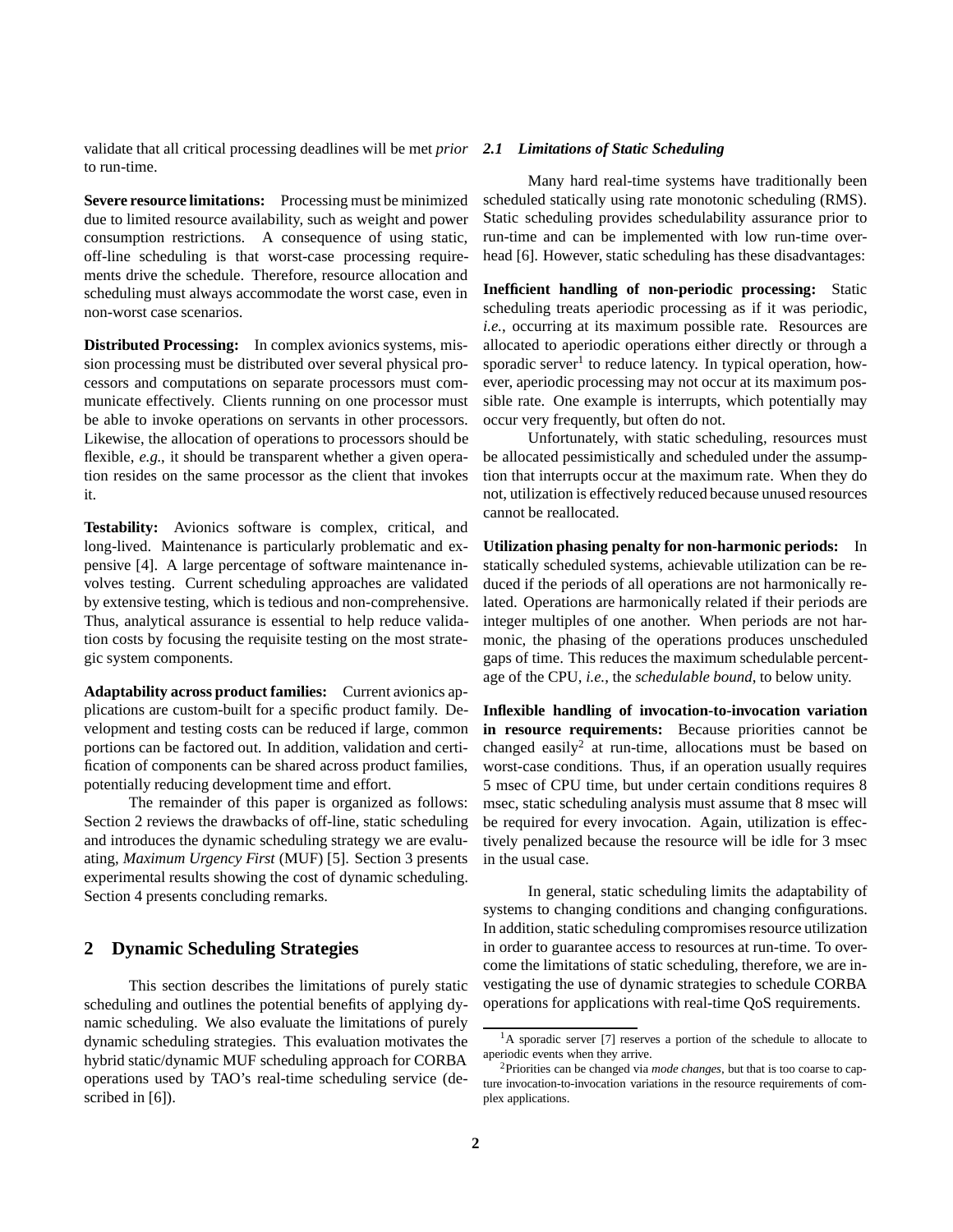

Figure 2: Relationships Between Operation, Scheduling, and Dispatching Terms

### *2.2 Synopsis of Scheduling Terminology*

Precise terminology is necessary to discuss and evaluate static, dynamic, and hybrid scheduling strategies in terms of their priority assignment and dispatching characteristics. Figure 2 shows the relationships between key terms, defined below.

**RT Operation and RT Info:** In TAO, an RT Operation is a scheduled CORBA operation [6]. In this paper, we use *operation* interchangeably with RT Operation. An RT Info struct is associated with each operation and contains its QoS parameters. The RT Info structure contains the following operation characteristics described in [6]:

 **Criticality:** Criticality is an application-supplied value that indicates the significance of a CORBA operation's completion prior to its deadline. Higher criticality should be assigned to operations that incur greater cost to the application if they fail to complete execution before their deadlines. Some scheduling strategies, such as MUF, take criticality into consideration, so that more critical operations are given priority over less critical ones.

 **Worst Case Execution Time:** This is the longest time it can take to execute a single dispatch of the operation.

 **Period:** Period is the interval between dispatches of an operation.

 **Importance:** Importance is a lesser indication of a CORBA operation's significance. Like its criticality, an operation's importance value is supplied by the application. Importance is used as a tie-breaker to distinguish between operations that otherwise would have identical priority.

 **Dependencies:** An operation depends on another operation if it is invoked only via a flow of control from the other operation.

**Scheduling Strategy:** A scheduling strategy (1) takes the information provided by an operation's RT Info, (2) assigns urgency (and thus its components, static priority, dynamic subpriority and static subpriority) to the operation, (3) maps urgency into dispatching priority and dispatching subpriority values for the operation, and (4) provides dispatching queue configuration information so that each operation can be dispatched according to its assigned dispatching priority and dispatching subpriority. The key elements of this transformation performed by the scheduling strategy, which is shown in Figure 2, are as follows:

 **Urgency:** Urgency [8] is an ordered tuple consisting of (1) static priority, (2) dynamic subpriority, and (3) static subpriority. Static priority is the highest ranking priority component in the urgency tuple, then dynamic subpriority, and last static subpriority. Figure 2 illustrates these relationships.

 **Static priority:** Static priority assignment establishes a fixed number of priority partitions into which all operations must fall. The number of static priority partitions is established off-line. An operation's static priority value is often determined off-line. However, the value assigned a particular dispatch of the operation could vary at run-time, depending on the scheduling strategy.

 **Dynamic subpriority:** Dynamic subpriority is a value generated and used at run-time to order operations *within* a static priority level, according to the run-time and static characteristics of each operation. For example, a subpriority based on nearest deadline must be computed dynamically.

 **Static subpriority:** Static subpriority values are determined prior to run-time. Static subpriority acts as a tiebreaker when both static priority and dynamic subpriority are equal.

 **Dispatching priority:** An operation's dispatching priority corresponds to the real-time priority of the thread in which it will be dispatched. Operations with higher dispatching priorities are dispatched in threads with higher real-time priorities.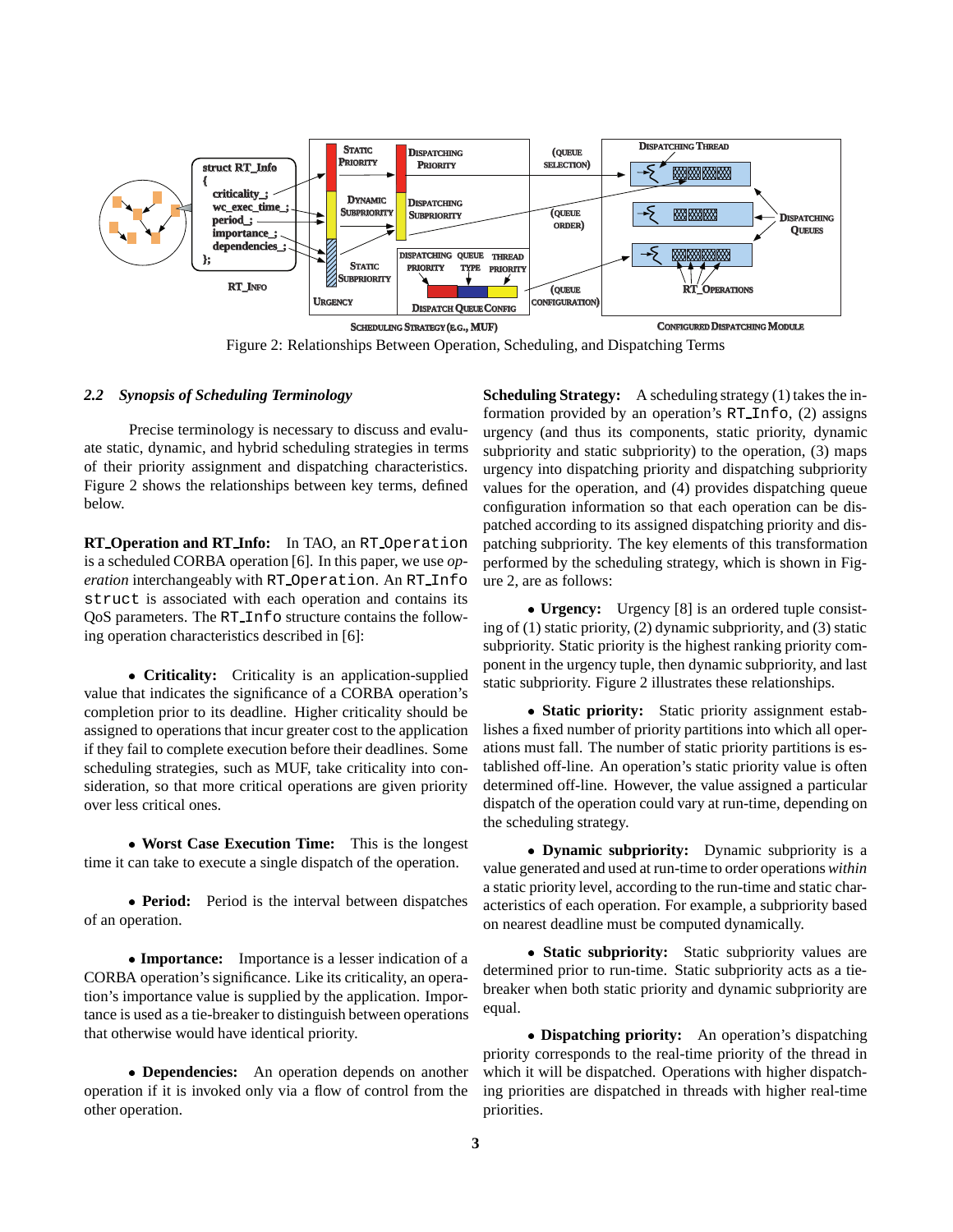**Dispatching subpriority:** Dispatching subpriority is used to order operations within a dispatching priority level. Operations with higher dispatching subpriority are dispatched ahead of operations with the same dispatching priority but lower dispatching subpriority.

 **Queue Configuration:** A separate queue must be configured for each distinct dispatching priority. The scheduling strategy assigns each queue a dispatching type (static, deadline, or laxity<sup>3</sup>), a dispatching priority, and a thread priority.

**Dispatching Module:** The dispatching module (1) constructs the appropriate type of queue for each dispatching priority, and (2) sets each dispatching thread's priority to the value provided by the scheduling strategy. A TAO ORB endsystem can be configured with dispatching modules in the I/O subsystem, ORB Core, and/or the Event Channel.

## *2.3 Survey of Dynamic Scheduling Strategies*

Several other forms of scheduling exist beyond RMS. For instance, Earliest Deadline First (EDF) scheduling assigns higher priorities to operations with closer deadlines. EDF is commonly used for dynamic scheduling because it permits run-time modification of rates and priorities. In contrast, static techniques like RMS require fixed rates and priorities.

Dynamic scheduling does not suffer from the drawbacks described in Section 2.1. If these drawbacks can be alleviated without incurring too much overhead or nondeterminism, dynamic scheduling can be beneficial for avionics applications. However, many dynamic scheduling strategies do not offer the *a priori* guarantees of static scheduling. For instance, purely dynamically scheduled systems can behave non-deterministically under heavy loads. Therefore, operations that are critical to an application may miss their deadlines because they were (1) delayed by non-critical operations or (2) delayed by an excessive number of critical operations, *e.g.*, if admission control of dynamically generated operations is not performed.

The remainder of this section reviews several strategies for dynamic and hybrid static/dynamic scheduling. These include purely dynamic strategies such as EDF and MLF, and hybrid approachs such as MUF and two-level scheduling.

#### *2.3.1 Purely Dynamic Scheduling Strategies*

**Earliest Deadline First (EDF):** EDF [9, 10] is a dynamic scheduling algorithm that orders dispatches $4$  of operations based on time-to-deadline. Operation executions with closer deadlines are dispatched before those with more distant deadlines. The EDF scheduling algorithm is invoked whenever a

dispatch of an operation is requested. The new dispatch may or may not preempt the currently executing operation, depending on the implementation strategy.

A key limitation of EDF is that an operation with the earliest deadline is dispatched whether or not there is sufficient time remaining to complete its execution prior to the deadline. Therefore, the fact that an operation cannot meet its deadline will not be detected until *after* the deadline has passed.

If the operation is dispatched even though it cannot complete its execution prior to the deadline, the operation consumes CPU time that could otherwise be allocated to other operations. If the result of the operation is only useful to the application prior to the deadline, then the entire time consumed by the operation is essentially wasted.

**Minimum Laxity First (MLF):** MLF [8] refines the EDF strategy by taking into account operation execution time. It dispatches the operation whose *laxity* is least. Laxity is defined as the time-to-deadline minus the remaining execution time.

Using MLF, it is possible to detect that an operation will not meet its deadline prior to the deadline itself. If this occurs, a scheduler can reevaluate the operation prior to allocating the CPU for the remaining computation time. For example, one strategy is to simply drop the operation whose laxity is not sufficient to meet its deadline. This strategy could decrease the chance that subsequent operations will miss their deadlines, especially if the system is transiently overloaded.

## **Evaluation of EDF and MLF:**

 **Advantages:** From a scheduling perspective, the main advantage of EDF and MLF is that they overcome the utilization limitations of RMS. In particular, the utilization phasing penalty described in Section 2.1 that can occur in RMS is not a factor. This is because EDF and MLF prioritize operations according to their dynamic run-time characteristics. They handle harmonic and non-harmonic periods comparably, and respond flexibly to invocation-to-invocation variations in resource requirements, allowing CPU time one operation does not use to be reallocated to other operations. Thus, they can produce schedules that are optimal in terms of CPU utilization [9]. Moreover, both EDF and MLF can dispatch operations within a single static priority level and do not prioritize operations by rate [9, 8].

 **Disadvantages:** Purely dynamic scheduling approaches like MLF and EDF potentially relieve the utilization limitations of the static RMS approach. However, they have a higher cost to evaluate the scheduling algorithm at run-time. In addition, these purely dynamic scheduling strategies offer no control over *which* operations will miss their deadlines if the schedulable bound is exceeded. As operations are added to the schedule to achieve higher utilization, the margin of safety

 $3$ An operation's laxity is the time until its deadline minus its remaining execution time.

<sup>4</sup>A *dispatch* is a particular execution of an *operation*.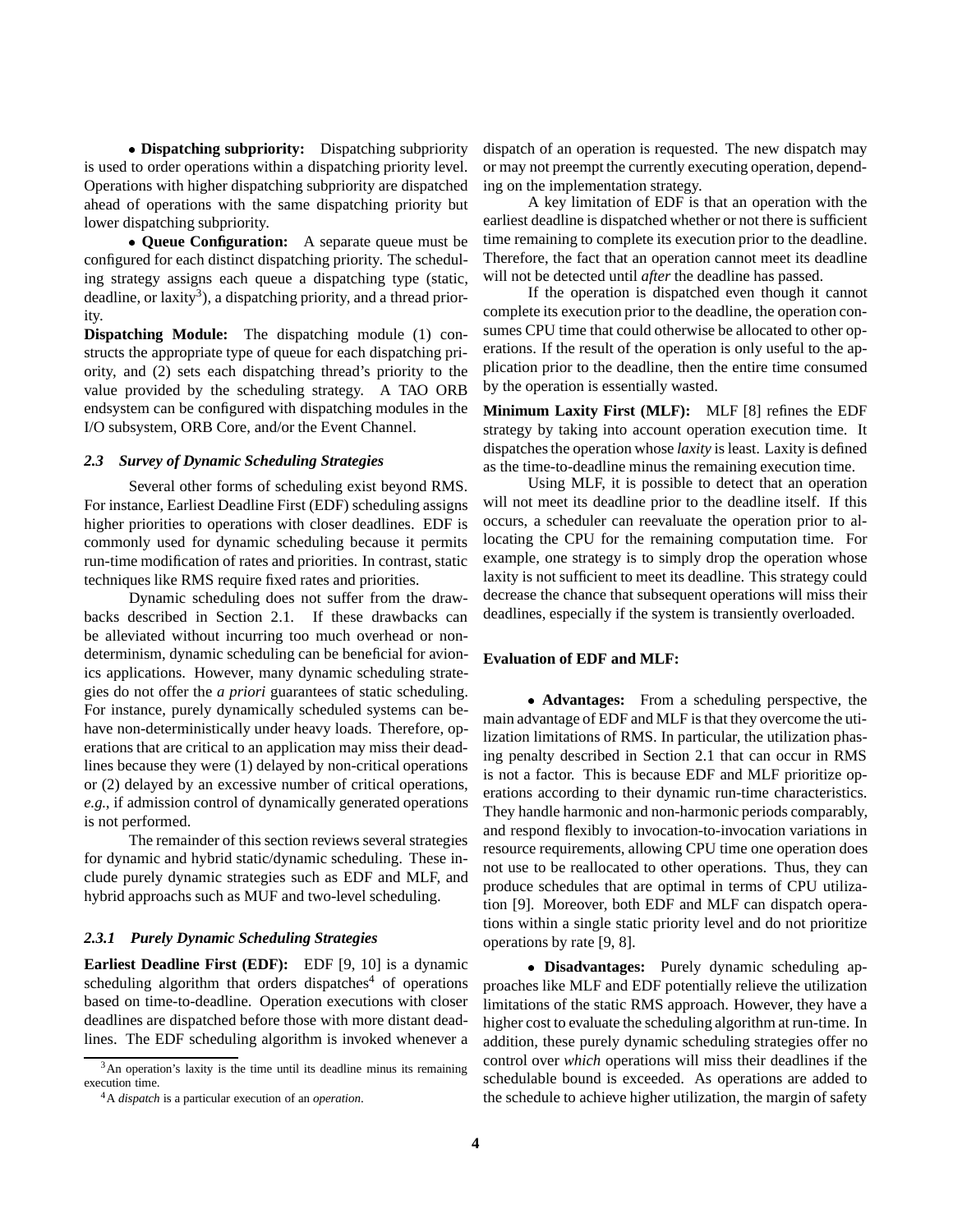for *all* operations decreases. Therefore, the risk of missing a deadline increases for every operation as the system become overloaded.

#### *2.3.2 Maximum Urgency First*

The Maximum Urgency First (MUF) [8] scheduling algorithm supports both the deterministic rigor of the static RMS scheduling approach and the flexibility of dynamic scheduling approaches such as EDF and MLF. RMS assigns all priority components statically and EDF/MLF assign all priority components dynamically. In contrast, MUF can assign both static *and* dynamic priority components. The hybrid priority assignment in MUF overcomes the drawbacks of the individual scheduling algorithms by combining techniques from each. The remainder of this section describes how each characteristic of the MUF scheduling algorithm helps to achieve this.

**Criticality:** In MUF, operations with higher *criticality* are assigned to higher static priority levels. Assigning static priorities according to criticality prevents operations critical to the application from being preempted by non-critical operations.

Ordering operations by application-defined criticality reflects a subtle and fundamental shift in the notion of priority assignment. RMS, EDF, and MLF (1) exhibit a rigid mapping from empirical operation characteristics to a single priority value, and (2) offer scheduling guarantees only for all operations or none. In contrast, MUF (1) gives applications the ability to distinguish operations arbitrarily, (2) can offer scheduling guarantees for a critical *subset* of the entire set of operations.

**Dynamic Subpriority:** At the instant of evaluation, dynamic subpriority in MUF is a function of the the laxity of an operation.

Assigning dynamic subpriorities according to laxity (1) offers higher utilization of the CPU than static approaches, and (2) allows deadline failures can be detected *before* they actually occur, except when an operation that would otherwise meet its deadline is preempted by a higher criticality operation. Moreover, MUF can apply various types of error handling policies when deadlines are missed [8]. For example, if an operation has negative laxity prior to being dispatched, it can be demoted in the priority queue, so an operation that can still meet its deadline can be dispatched instead.

**Static Subpriority:** In MUF, *static subpriority* is a static, application-specific, optional priority. Static subpriority has lower precedence than either criticality or dynamic subpriority. It is used to order the dispatches of operations that have the same criticality and the same dynamic subpriority. Assigning a unique static subpriority to each operation that has the same criticality ensures a total dispatching ordering of operations at run-time, for any operation laxity values having the same criticality. A total dispatching ordering ensures that for a given arrival pattern of operation requests, the dispatching order will always be the same. This in turn improves the reliability and testability of the system.

The variant of MUF used in TAO's strategized scheduling service enforces a complete dispatching ordering by providing an importance field in the TAO RT Info CORBA operation QoS description struct [6]. TAO's scheduling service uses importance, as well as a topological ordering of operations, to assign a unique static subpriority for each operation within a given criticality level.

## *2.3.3 Hybrid Approaches*

Hybrid static and dynamic approaches may be used to combine the benefits of both. Multi-level scheduling integrates different approaches at different scheduling *levels*. One example is two-level hierarchical scheduling, which allows realtime applications to coexist with non-real-time applications in an open OS environment [11]. Another is standardized in the ARINC Avionics Application Software Standard Interface (APEX) for Integrated Modular Avionics (IMA) [12]. One level consists of *partitions*, which are executed cyclically and scheduled statically and off-line. Within each partition, application *processes* are scheduled using potentially more flexible approaches.

Each task in a partition is characterized statically by period (for periodic tasks), deadline within the period, and worstcase execution time. Aperiodic tasks are supported; Audsley and Wellings offer an analysis approach assuming minimum arrival time for aperiodic task periods [13]. TAO used this same approach initially to handle aperiodic tasks with rate monotonic scheduling and analysis.

APEX Partitions are scheduled cyclically. Each partition is characterized statically by parameters including criticality level, period, and duration. Therefore, a straightforward static scheduling approach can be used.

The APEX approach provides static schedulability analysis and fault tolerance across partitions. However, it suffers from the drawbacks of static scheduling described in Section 2.1. In particular, it is not clear how APEX can appreciably improve resource utilization when compared to conventional static scheduling approaches. For instance, jitter may be high when the the period of a task is not a multiple of its partition's period [13]. In that case, the task could become ready to run at a time when another partition was executing, and therefore would have to wait for its partition's activation.

## **3 Dynamic Scheduling Overhead**

To assess the run-time cost of dynamic scheduling, we used an experimental setup based on TAO's Event Channel [14]. It consisted of a single high-priority supplier/consumer pair, and a varied number of low-priority event